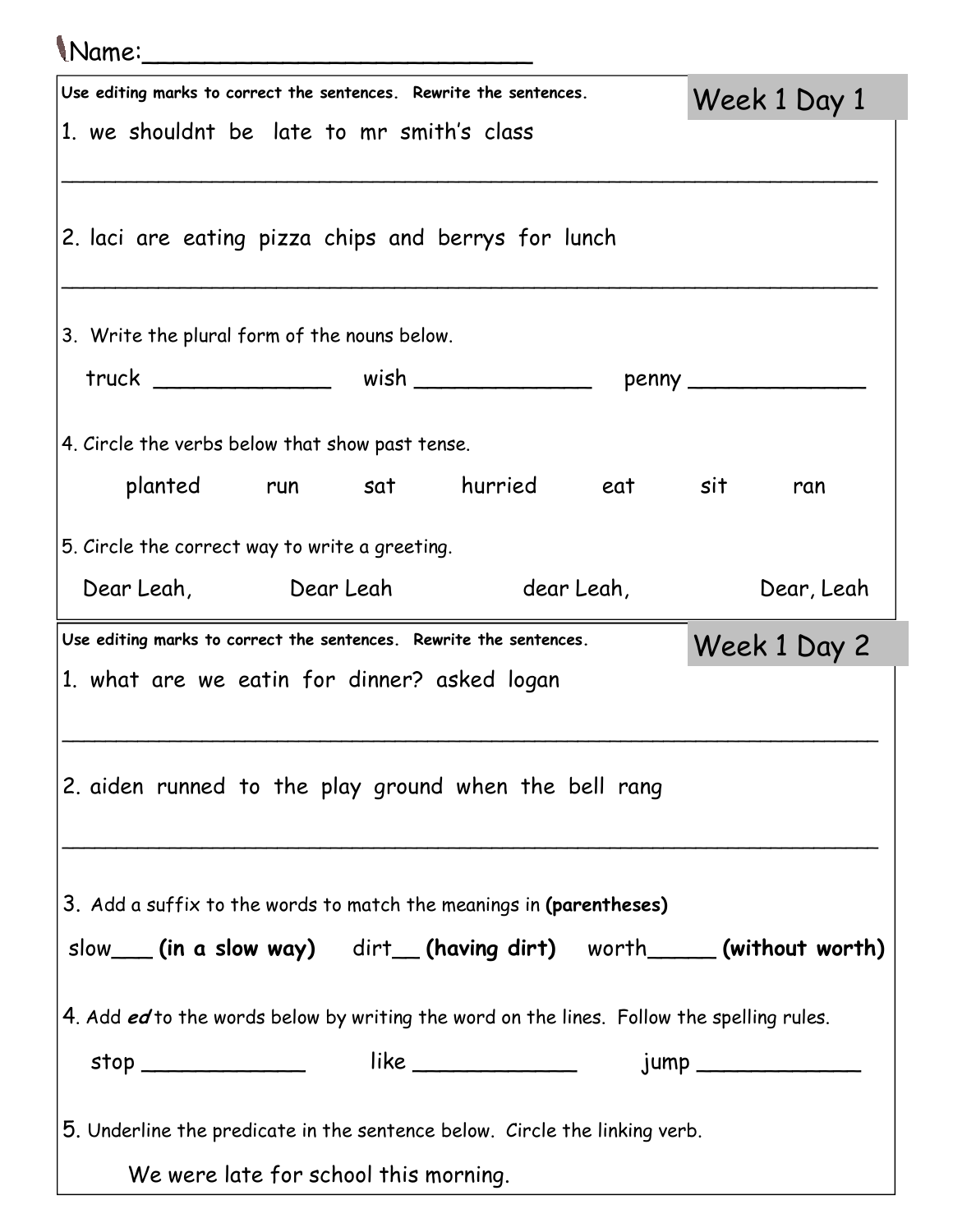| \Name:______                                                                                      |  |                         |                   |              |  |  |
|---------------------------------------------------------------------------------------------------|--|-------------------------|-------------------|--------------|--|--|
| Use editing marks to correct the sentences. Rewrite the sentences.                                |  |                         |                   | Week 1 Day 3 |  |  |
| 1. him lost two tooths yesterday                                                                  |  |                         |                   |              |  |  |
| 2. dont take my croun? yelled grace                                                               |  |                         |                   |              |  |  |
| 3. Circle the correct closing.                                                                    |  |                         |                   |              |  |  |
|                                                                                                   |  | love, Love Love, love,  |                   |              |  |  |
|                                                                                                   |  | Kiley Kiley Kiley kiley |                   |              |  |  |
| 4. Write the plural form of the words below.                                                      |  |                         |                   |              |  |  |
| child________________                                                                             |  | man                     | <b>fish</b>       |              |  |  |
| wishfull __________________<br>Use editing marks to correct the sentences. Rewrite the sentences. |  |                         | $h$ opeles $\_\_$ |              |  |  |
| 1. i seen three gooses and six fishes at the pond                                                 |  |                         |                   | Week 1 Day 4 |  |  |
| 2. mrs moore read grace for president to the class                                                |  |                         |                   |              |  |  |
| 3. Finish the simile.                                                                             |  |                         |                   |              |  |  |
|                                                                                                   |  |                         |                   |              |  |  |
| 4. Is the following an example of alliteration or repetition ? (circle one)                       |  |                         |                   |              |  |  |
| Suzie saw seven snakes slither slowly by.                                                         |  |                         |                   |              |  |  |
| 5. Divide the following words into syllables with a $\sqrt{ }$ . Circle the closed syllable.      |  |                         |                   |              |  |  |
| program unit paper tiger robot                                                                    |  |                         |                   |              |  |  |